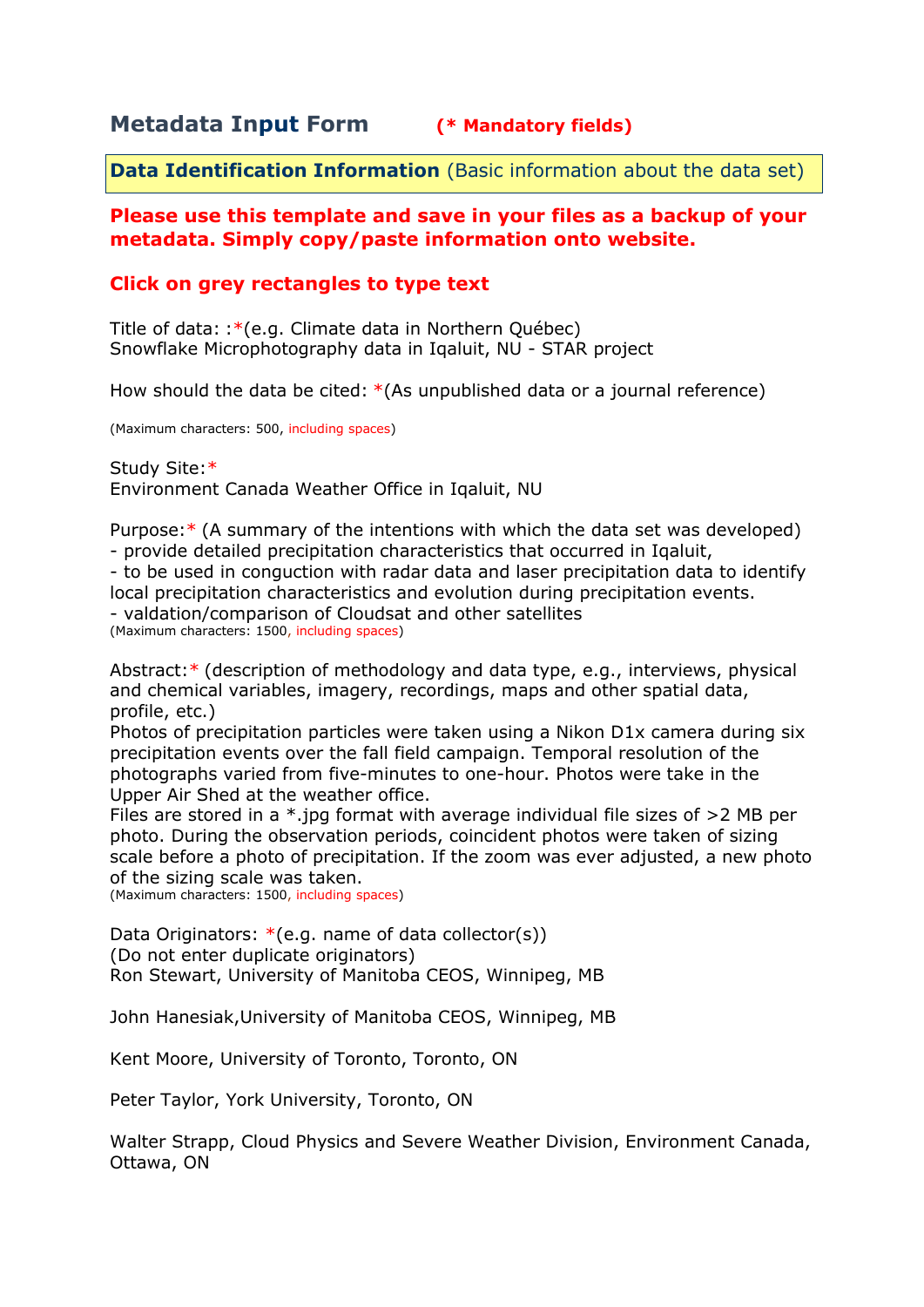Mengistu Wolde, Flight Research Laboratory, National Research Council of Canada, Ottawa, ON

Links to data (if available, enter NI Email address if direct link is not yet available):

Status of data:\* Click on grey rectangle to view scroll down menu Completed

Maintenance and update frequency:\* Click on grey rectangle to view scroll down menu Daily

**Geographic Coordinates** (in decimal format)

#### **Research Area** \*

Coordinates should be in the range of -90.0000 to 90.0000 for the latitude and -180.0000 to 180.0000 for the longitude

North (latitude N): 63˚44.830'

South (latitude N):

West (longitude W): 68°32.657'

East (longitude W):

**Time Period** (covered by the data set)

\* Select entry from scroll down menu on website

| Start Year: * 2007 | End Year: $*2007$      |
|--------------------|------------------------|
| Start Month: * Oct | End Month: *Novemember |
| Start Day: $*$ 17  | End Day: $*30$         |

**Keywords** (see Keywords Library)

(e.g., Air, temperature, Precipitation, Photosynthesis, Ocean, Soil, Bacterial production, Climate, Land, Policy, Charr)

\* Select entry from the scroll down menu on the website or consult the Keywords Library

Keyword 1:\*precipitation

Keyword 2:\*precipitation particle evolution